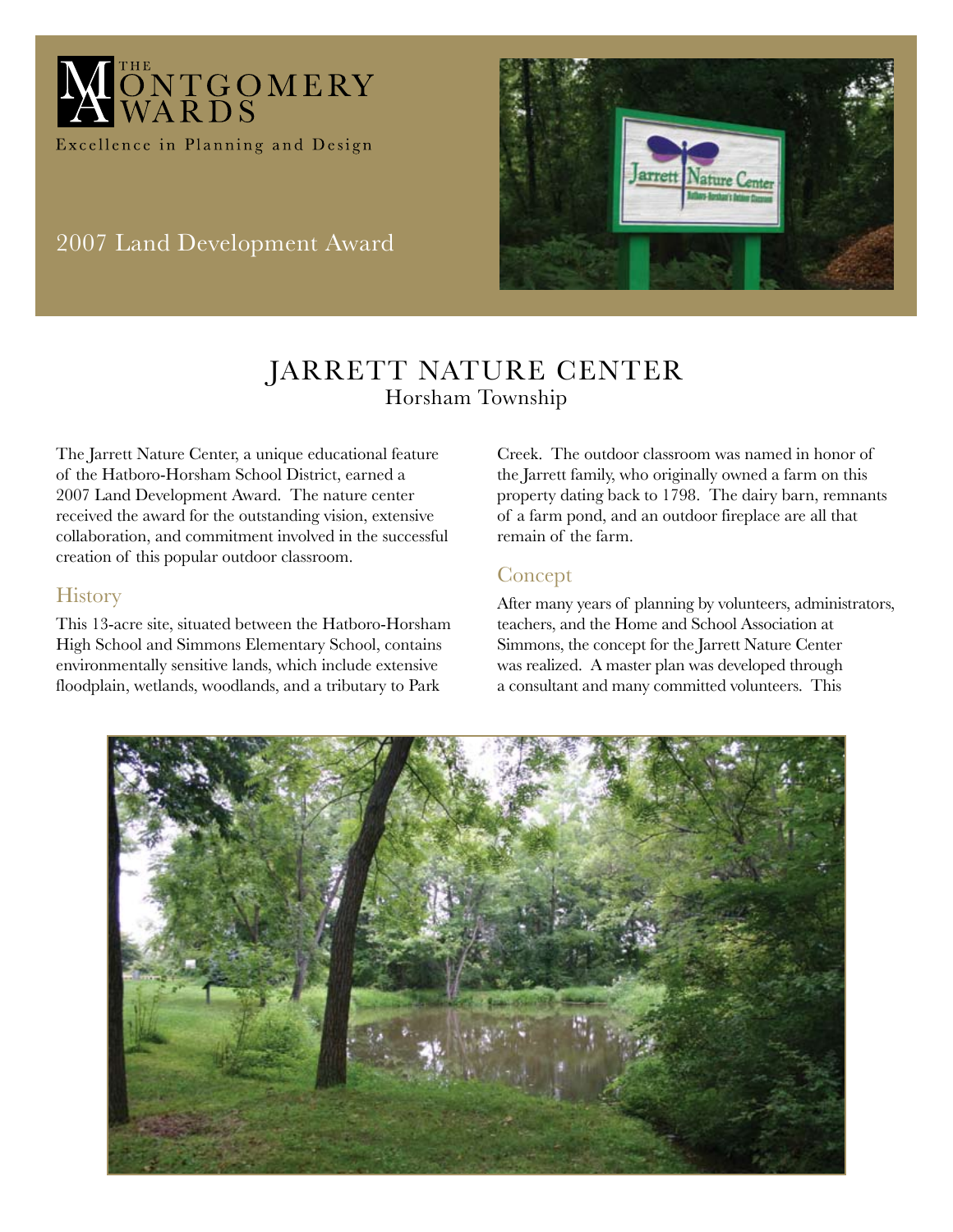

outdoor classroom would be used by teachers, students, and the community for environmental education, nature appreciation, and passive recreation. The concept was to teach by real example in multiple disciplines such as science, the environment, art, and culture. Due to its location in the school district, the Jarrett Nature Center is accessible to many students.

### Improvements

Significant funding from various public and private groups, as well as the work of dedicated volunteers, helped accomplish many improvements over the past several years. The highest priority was the restoration of a former farm pond. Funds were raised, and the pond and weir structure were completely rebuilt. The pond was enhanced with plantings of native and aquatic vegetation. Woodlands on the site were restored with help from student, community, and local business volunteers. Volunteer organizations also perform regular cleanups, remove invasive species, and plant native vegetation. Two bird blinds, designed and constructed as Eagle Scout



projects, encourage the study of nature. A naturalized meadow, created from an adjacent lawn, also provides many educational opportunities. Attractive, informative signs that describe the various habitats were designed by a high school art student and purchased with a grant from a local company. A loop trail, also built by volunteers, meanders through various environments on the site. This trail will eventually connect to the Horsham Library and the Power Line Trail outlined in Horsham Township's open space plan. Future improvements include a boardwalk through the wetlands, improved access, stream bank restoration, removal of invasive species, and future trail connections.

The Jarrett Nature Center has become a valuable teaching and learning resource for the school district. It supports curriculum development with programs and activities that encourage imagination and appreciation of the natural environment. This appealing outdoor classroom offers students and teachers an exceptional learning environment and is an asset to the school district.

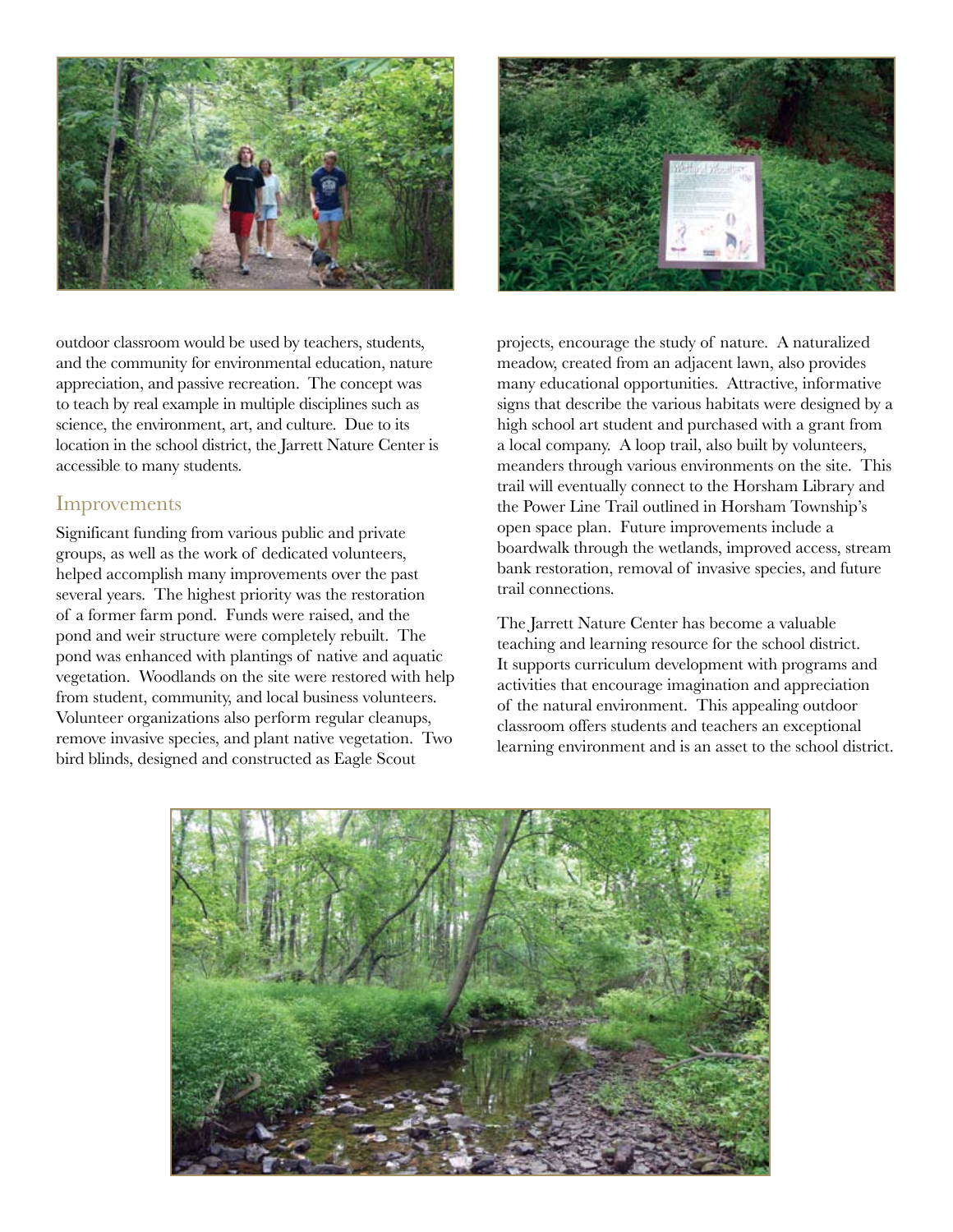